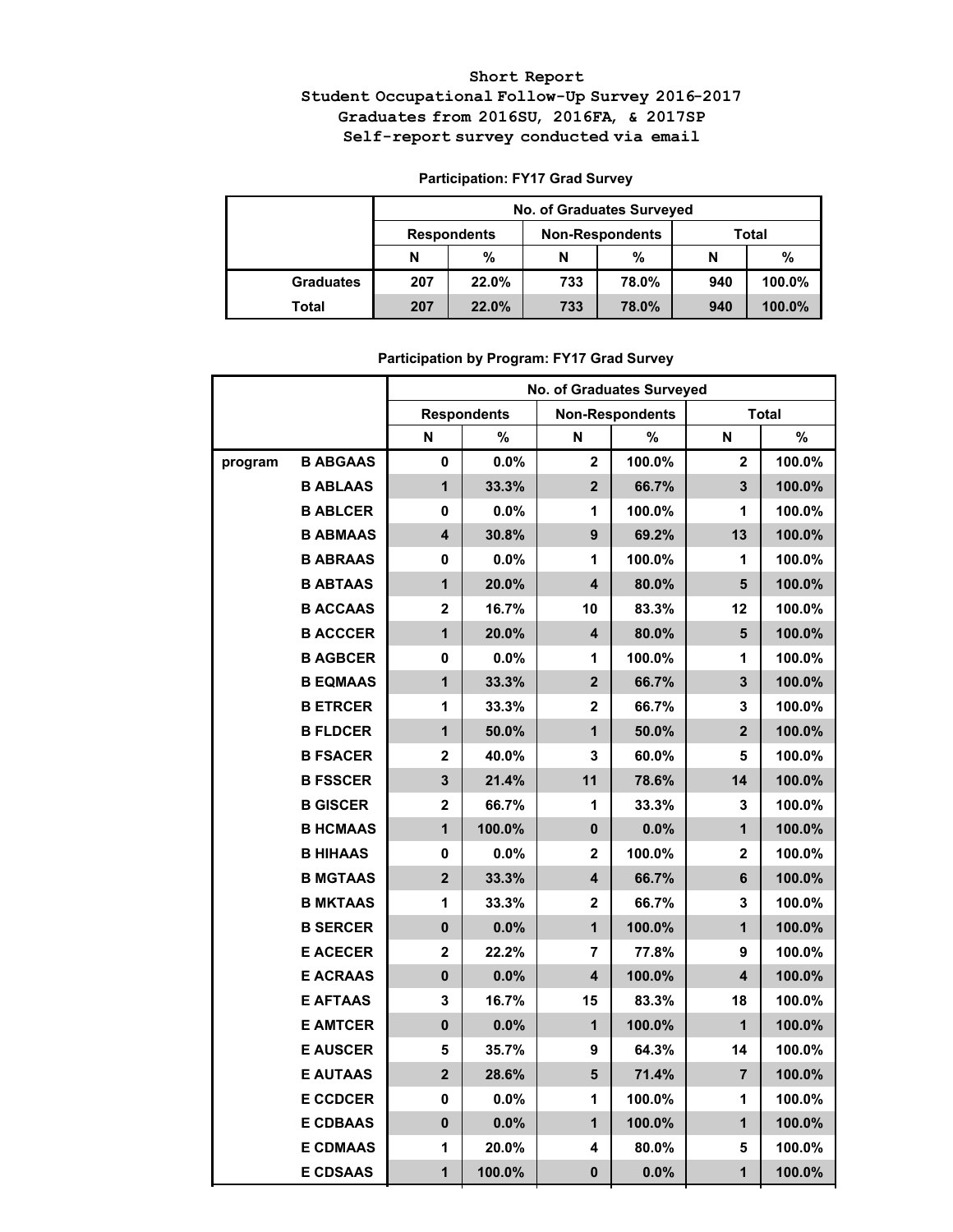|                 | No. of Graduates Surveyed |                    |                |                        |                         |              |  |  |
|-----------------|---------------------------|--------------------|----------------|------------------------|-------------------------|--------------|--|--|
|                 |                           | <b>Respondents</b> |                | <b>Non-Respondents</b> |                         | <b>Total</b> |  |  |
|                 | N                         | %                  | N              | %                      | N                       | %            |  |  |
| <b>E CDSCER</b> | 0                         | 0.0%               | 1              | 100.0%                 | 1                       | 100.0%       |  |  |
| <b>E CMDCER</b> | $\mathbf{1}$              | 100.0%             | $\mathbf 0$    | 0.0%                   | $\overline{\mathbf{1}}$ | 100.0%       |  |  |
| <b>E CNHAAS</b> | $\mathbf 0$               | $0.0\%$            | 13             | 100.0%                 | 13                      | 100.0%       |  |  |
| <b>E CRRCER</b> | $\mathbf 0$               | 0.0%               | 6              | 100.0%                 | 6                       | 100.0%       |  |  |
| <b>E CTTAAS</b> | 0                         | 0.0%               | 1              | 100.0%                 | 1                       | 100.0%       |  |  |
| <b>E CWCCER</b> | $\mathbf{1}$              | 20.0%              | 4              | 80.0%                  | $5\phantom{1}$          | 100.0%       |  |  |
| <b>E ECSAAS</b> | 0                         | 0.0%               | 4              | 100.0%                 | $\overline{\mathbf{4}}$ | 100.0%       |  |  |
| <b>E ECSCER</b> | $\mathbf 0$               | 0.0%               | $\mathbf{1}$   | 100.0%                 | $\overline{1}$          | 100.0%       |  |  |
| <b>E ELPCER</b> | 0                         | 0.0%               | 1              | 100.0%                 | 1                       | 100.0%       |  |  |
| <b>E HACAAS</b> | $\mathbf{1}$              | 33.3%              | $\overline{2}$ | 66.7%                  | $\overline{\mathbf{3}}$ | 100.0%       |  |  |
| <b>E IMCCER</b> | $\mathbf 0$               | 0.0%               | $\mathbf{2}$   | 100.0%                 | $\mathbf 2$             | 100.0%       |  |  |
| <b>E IWTCER</b> | 3                         | 42.9%              | 4              | 57.1%                  | $\overline{7}$          | 100.0%       |  |  |
| <b>E MFGAAS</b> | 1                         | 8.3%               | 11             | 91.7%                  | 12                      | 100.0%       |  |  |
| <b>E PETAAS</b> | $\mathbf{3}$              | 17.6%              | 14             | 82.4%                  | 17                      | 100.0%       |  |  |
| <b>F GDSAAS</b> | 1                         | 25.0%              | 3              | 75.0%                  | 4                       | 100.0%       |  |  |
| <b>F MCBAAS</b> | $\mathbf{1}$              | 100.0%             | $\mathbf 0$    | 0.0%                   | $\mathbf{1}$            | 100.0%       |  |  |
| <b>F MPHAAS</b> | $\overline{2}$            | 40.0%              | 3              | 60.0%                  | 5                       | 100.0%       |  |  |
| <b>F MPRCER</b> | $\mathbf{1}$              | 50.0%              | $\overline{1}$ | 50.0%                  | $\overline{2}$          | 100.0%       |  |  |
| <b>G AKGCER</b> | 3                         | 17.6%              | 14             | 82.4%                  | 17                      | 100.0%       |  |  |
| <b>G CMACER</b> | $\mathbf 0$               | 0.0%               | 1              | 100.0%                 | 1                       | 100.0%       |  |  |
| <b>G DHGAAS</b> | 9                         | 28.1%              | 23             | 71.9%                  | 32                      | 100.0%       |  |  |
| <b>G EMACER</b> | 12                        | 24.0%              | 38             | 76.0%                  | 50                      | 100.0%       |  |  |
| <b>G EMTCER</b> | 0                         | 0.0%               | 1              | 100.0%                 | 1                       | 100.0%       |  |  |
| <b>G MASCER</b> | $\overline{2}$            | 28.6%              | 5              | 71.4%                  | $\overline{7}$          | 100.0%       |  |  |
| <b>G MSGAAS</b> | 1                         | 25.0%              | 3              | 75.0%                  | 4                       | 100.0%       |  |  |
| <b>G MSGCER</b> | $\mathbf{2}$              | 66.7%              | $\mathbf 1$    | 33.3%                  | 3                       | 100.0%       |  |  |
| <b>G NASCER</b> | 61                        | 26.9%              | 166            | 73.1%                  | 227                     | 100.0%       |  |  |
| <b>G NURAAS</b> | 12                        | 19.4%              | 50             | 80.6%                  | 62                      | 100.0%       |  |  |
| <b>G NURCER</b> | 5                         | 20.8%              | 19             | 79.2%                  | 24                      | 100.0%       |  |  |
| <b>G OTAAAS</b> | 3                         | 15.8%              | 16             | 84.2%                  | 19                      | 100.0%       |  |  |
| <b>G RTTAAS</b> | 2                         | 25.0%              | 6              | 75.0%                  | 8                       | 100.0%       |  |  |
| <b>G SURAAS</b> | $\mathbf{2}$              | 20.0%              | 8              | 80.0%                  | 10                      | 100.0%       |  |  |
| <b>G VTTAAS</b> | 4                         | 18.2%              | 18             | 81.8%                  | 22                      | 100.0%       |  |  |
| <b>G XRAAAS</b> | 3                         | 18.8%              | 13             | 81.3%                  | 16                      | 100.0%       |  |  |
| <b>N FTRCER</b> | 0                         | $0.0\%$            | 3              | 100.0%                 | 3                       | 100.0%       |  |  |
| <b>S CDACER</b> | 0                         | 0.0%               | 5              | 100.0%                 | 5                       | 100.0%       |  |  |
| <b>S CDECER</b> | 0                         | $0.0\%$            | $\mathbf{2}$   | 100.0%                 | $\mathbf{2}$            | 100.0%       |  |  |
| <b>S CHDAAS</b> | 3                         | 42.9%              | 4              | 57.1%                  | 7                       | 100.0%       |  |  |
| <b>S CJSAAS</b> | 3                         | 33.3%              | 6              | 66.7%                  | 9                       | 100.0%       |  |  |
| <b>S FSTAAS</b> | 1                         | 33.3%              | $\mathbf{2}$   | 66.7%                  | 3                       | 100.0%       |  |  |
| <b>T BKPCER</b> | 0                         | $0.0\%$            | 4              | 100.0%                 | 4                       | 100.0%       |  |  |
| <b>T CISCER</b> | 4                         | 44.4%              | 5              | 55.6%                  | 9                       | 100.0%       |  |  |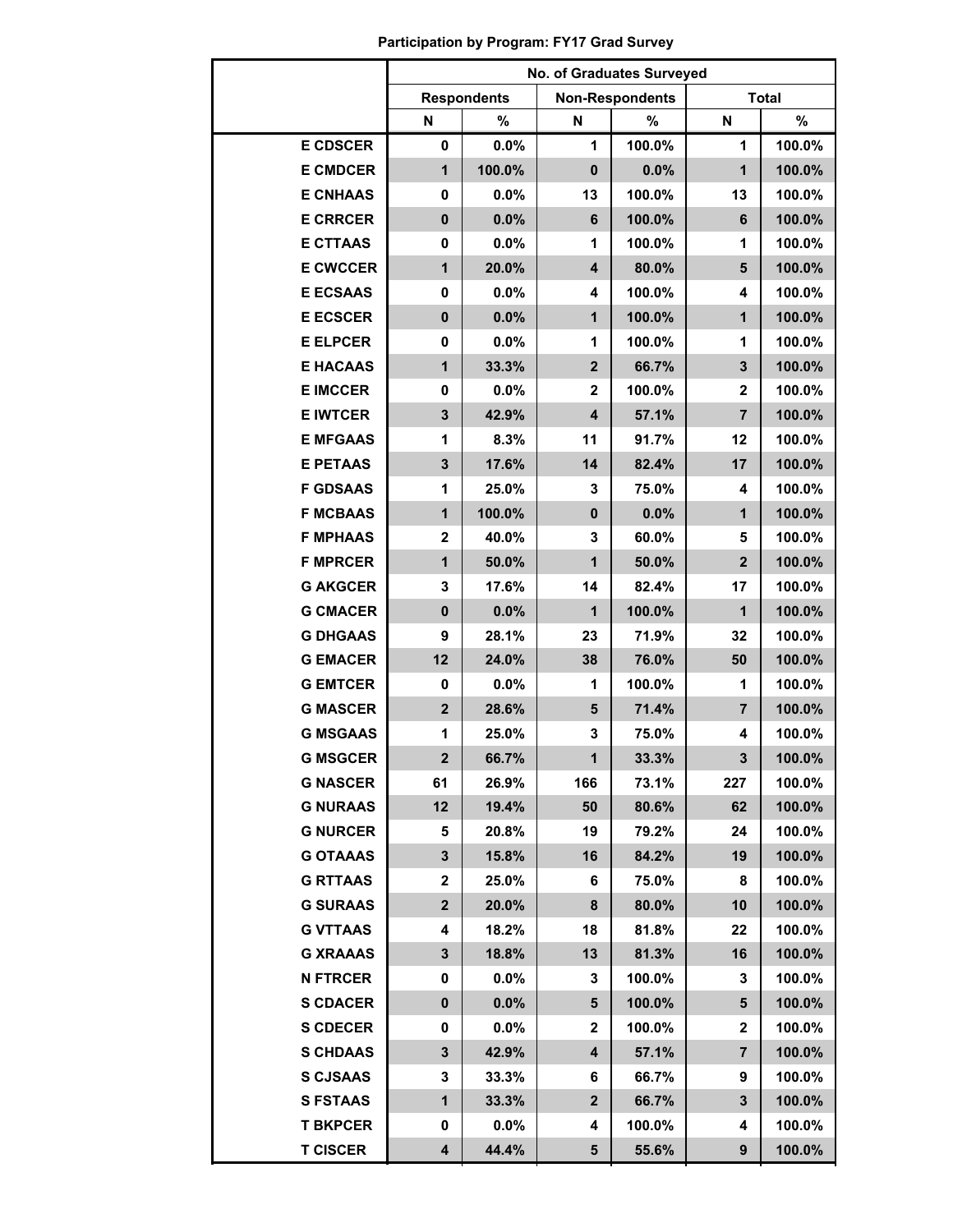|                 | No. of Graduates Surveyed |                    |     |                        |                |              |  |  |  |
|-----------------|---------------------------|--------------------|-----|------------------------|----------------|--------------|--|--|--|
|                 |                           | <b>Respondents</b> |     | <b>Non-Respondents</b> |                | <b>Total</b> |  |  |  |
|                 | N                         | %                  | N   | %                      | N              | %            |  |  |  |
| <b>T CNAAAS</b> | 4                         | 30.8%              | 9   | 69.2%                  | 13             | 100.0%       |  |  |  |
| <b>T CPLAAS</b> | $\mathbf{0}$              | 0.0%               | 5   | 100.0%                 | 5              | 100.0%       |  |  |  |
| <b>T DGMAAS</b> | 1                         | 14.3%              | 6   | 85.7%                  | 7              | 100.0%       |  |  |  |
| <b>T GPRCER</b> | $\mathbf{0}$              | $0.0\%$            | 4   | 100.0%                 | 4              | 100.0%       |  |  |  |
| <b>TIPRCER</b>  | 4                         | 50.0%              | 4   | 50.0%                  | 8              | 100.0%       |  |  |  |
| <b>T LINCER</b> | $\mathbf 1$               | 25.0%              | 3   | 75.0%                  | 4              | 100.0%       |  |  |  |
| <b>T MOBCER</b> | 0                         | 0.0%               | 1   | 100.0%                 | 1              | 100.0%       |  |  |  |
| <b>T MSACER</b> | 3                         | 42.9%              | 4   | 57.1%                  | $\overline{7}$ | 100.0%       |  |  |  |
| <b>T OCAAAS</b> | 3                         | 30.0%              | 7   | 70.0%                  | 10             | 100.0%       |  |  |  |
| <b>T OCPCER</b> | 1                         | 50.0%              | 1   | 50.0%                  | $\overline{2}$ | 100.0%       |  |  |  |
| <b>T PCFCER</b> | $\mathbf{2}$              | 16.7%              | 10  | 83.3%                  | 12             | 100.0%       |  |  |  |
| <b>T VGWCER</b> | $\mathbf{0}$              | 0.0%               | 10  | 100.0%                 | 10             | 100.0%       |  |  |  |
| <b>T WAPCER</b> | 1                         | 50.0%              | 1   | 50.0%                  | $\mathbf{2}$   | 100.0%       |  |  |  |
| <b>T WSMCER</b> | $\bf{0}$                  | 0.0%               | 1   | 100.0%                 | 1              | 100.0%       |  |  |  |
| <b>X CDLCER</b> | 3                         | 3.9%               | 73  | 96.1%                  | 76             | 100.0%       |  |  |  |
| <b>Total</b>    | 207                       | 22.0%              | 733 | 78.0%                  | 940            | 100.0%       |  |  |  |

**Participation by Program: FY17 Grad Survey**

## **Employment Status by Degree Type All Respondents: FY17 Grad Survey**

|                           |                                       | Degree Type |         |     |            |              |        |
|---------------------------|---------------------------------------|-------------|---------|-----|------------|--------------|--------|
|                           |                                       | <b>AAS</b>  |         |     | <b>CER</b> | <b>Total</b> |        |
|                           |                                       | N           | %       | N   | $\%$       | N            | %      |
| 3. What is Your present   | <b>Employed full-time</b>             | 58          | 74.4%   | 52  | 41.3%      | 110          | 53.9%  |
| <b>Employment Status?</b> | <b>Employed part-time</b>             | 13          | 16.7%   | 54  | 42.9%      | 67           | 32.8%  |
|                           | <b>Full-time military</b>             | 0           | $0.0\%$ | 0   | $0.0\%$    | 0            | 0.0%   |
|                           | Unemployed, seeking<br>employment     | 6           | 7.7%    | 15  | 11.9%      | 21           | 10.3%  |
|                           | Unemployed, not<br>seeking employment | 1           | 1.3%    | 5   | 4.0%       | 6            | 2.9%   |
|                           | <b>Total</b>                          | 78          | 100.0%  | 126 | 100.0%     | 204          | 100.0% |

### **Reason Unemployed by Degree Type Unemployed, Seeking Employment: FY17 Grad Survey**

|                               |                                | Degree Type |         |          |            |              |         |  |
|-------------------------------|--------------------------------|-------------|---------|----------|------------|--------------|---------|--|
|                               |                                | <b>AAS</b>  |         |          | <b>CER</b> | <b>Total</b> |         |  |
|                               |                                | N           | %       | N        | %          | N            | %       |  |
| 3a.Unemployed: Reason         | <b>Full-time Student</b>       | 0           | $0.0\%$ | 0        | $0.0\%$    | 0            | 0.0%    |  |
| <b>Not Seeking Employment</b> | <b>Full-time Homemaker</b>     | $\bf{0}$    | $0.0\%$ | $\bf{0}$ | $0.0\%$    | $\bf{0}$     | 0.0%    |  |
|                               | <b>Health Disability</b>       | 0           | $0.0\%$ | 0        | $0.0\%$    | 0            | $0.0\%$ |  |
|                               | <b>Family Responsibilities</b> | 0           | $0.0\%$ | $\bf{0}$ | $0.0\%$    | $\bf{0}$     | 0.0%    |  |
| No response                   |                                | 6           | 100.0%  | 15       | 100.0%     | 21           | 100.0%  |  |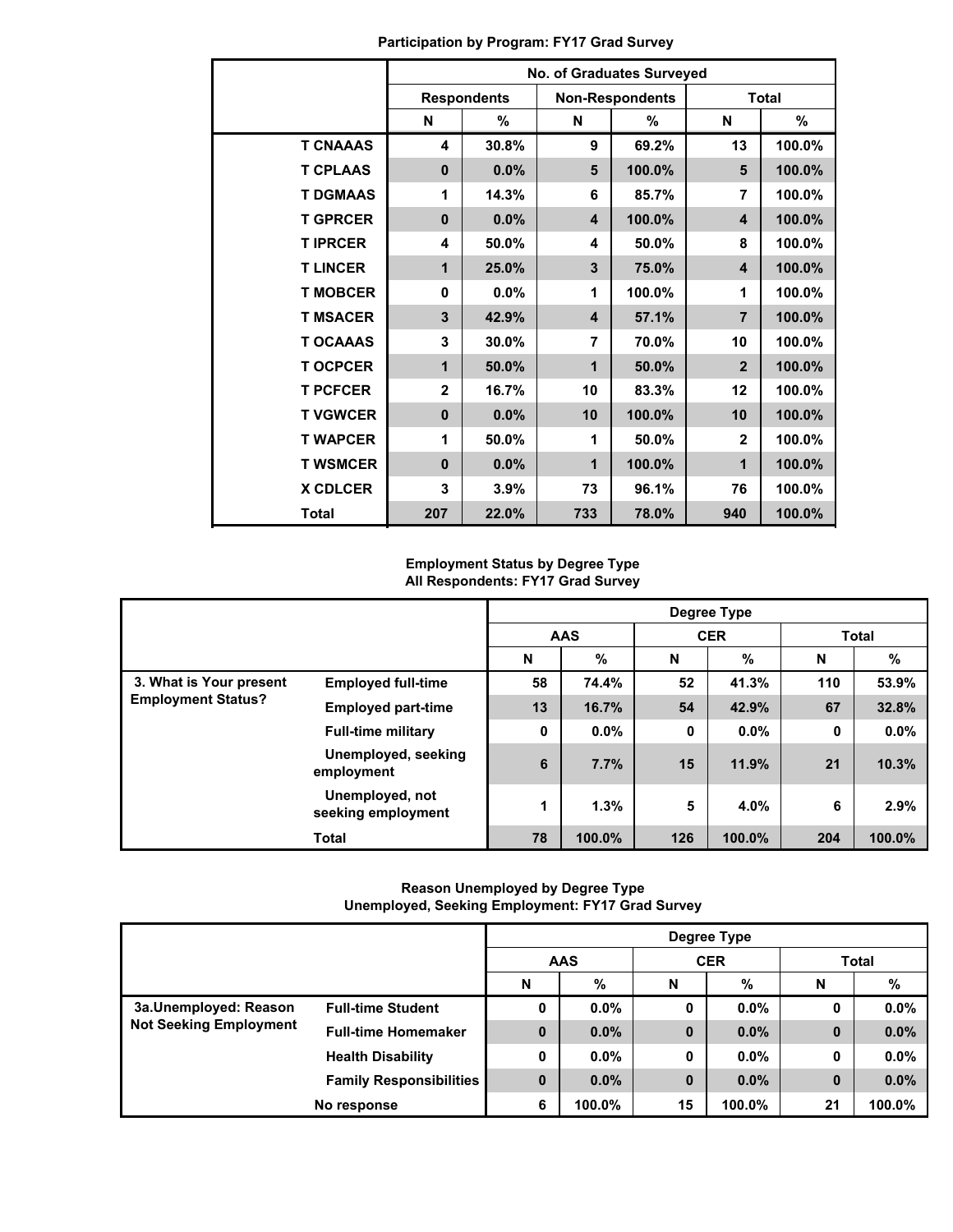|                                                   |                | Degree Type |        |    |            |     |        |  |
|---------------------------------------------------|----------------|-------------|--------|----|------------|-----|--------|--|
|                                                   |                | <b>AAS</b>  |        |    | <b>CER</b> |     | Total  |  |
|                                                   |                | N           | %      | N  | %          | N   | %      |  |
| 4. Is Your Present Job                            | <b>Related</b> | 52          | 89.7%  | 34 | 65.4%      | 86  | 78.2%  |  |
| <b>Related to Your Former</b><br>College Program? | Not related    | 6           | 10.3%  | 18 | 34.6%      | 24  | 21.8%  |  |
|                                                   | Total          | 58          | 100.0% | 52 | 100.0%     | 110 | 100.0% |  |

### **Job Related to Program (Career Related) by Degree Type Employed Full-Time: FY17 Grad Survey**

**Reason Job is Unrelated to Program Employed Full-Time, NOT Related to Program : FY17 Grad Survey**

|                          |                                                       | Degree Type |               |                  |            |    |              |  |
|--------------------------|-------------------------------------------------------|-------------|---------------|------------------|------------|----|--------------|--|
|                          |                                                       |             | <b>AAS</b>    |                  | <b>CER</b> |    | <b>Total</b> |  |
|                          |                                                       | N           | $\frac{9}{6}$ | N                | $\%$       | N  | $\%$         |  |
| 4a. If Not Related, Why? | <b>Other</b>                                          | 1           | 16.7%         | 4                | 22.2%      | 5  | 20.8%        |  |
|                          | Preferred to work in<br>another field                 | 3           | 50.0%         | 1                | 5.6%       | 4  | 16.7%        |  |
|                          | Found better paying job<br>in another field           | 0           | $0.0\%$       | 1                | 5.6%       | 1  | 4.2%         |  |
|                          | Could not find a job in<br>field of preparation       | 1           | 16.7%         | $\boldsymbol{4}$ | 22.2%      | 5  | 20.8%        |  |
|                          | Worked previously in<br>field but changed             | 0           | $0.0\%$       | 1                | 5.6%       | 1  | 4.2%         |  |
|                          | Temporary job while in<br>transition                  | $\bf{0}$    | 0.0%          | 4                | 22.2%      | 4  | 16.7%        |  |
|                          | Took job for preferred<br>hours                       | 1           | 16.7%         | $\mathbf{2}$     | 11.1%      | 3  | 12.5%        |  |
|                          | Did not complete<br>program or pass licensing<br>test | $\bf{0}$    | 0.0%          | 1                | 5.6%       | 1  | 4.2%         |  |
|                          | <b>Total</b>                                          | 6           | 100.0%        | 18               | 100.0%     | 24 | 100.0%       |  |

**Job Satisfaction Employed Full-Time, Related to Program: FY17 Grad Survey**

|                     |                              |    | <b>Employed Full-Time, Related to</b><br>Program |
|---------------------|------------------------------|----|--------------------------------------------------|
|                     |                              | N  | %                                                |
| 7. Current Job      | <b>Very Satisfied</b>        | 49 | 59.0%                                            |
| <b>Satisfaction</b> | <b>Somewhat Satisfied</b>    | 31 | 37.3%                                            |
|                     | <b>Somewhat Dissatisfied</b> | 3  | 3.6%                                             |
|                     | <b>Very Dissatisfied</b>     | 0  | 0.0%                                             |
|                     | <b>Total</b>                 | 83 | 100.0%                                           |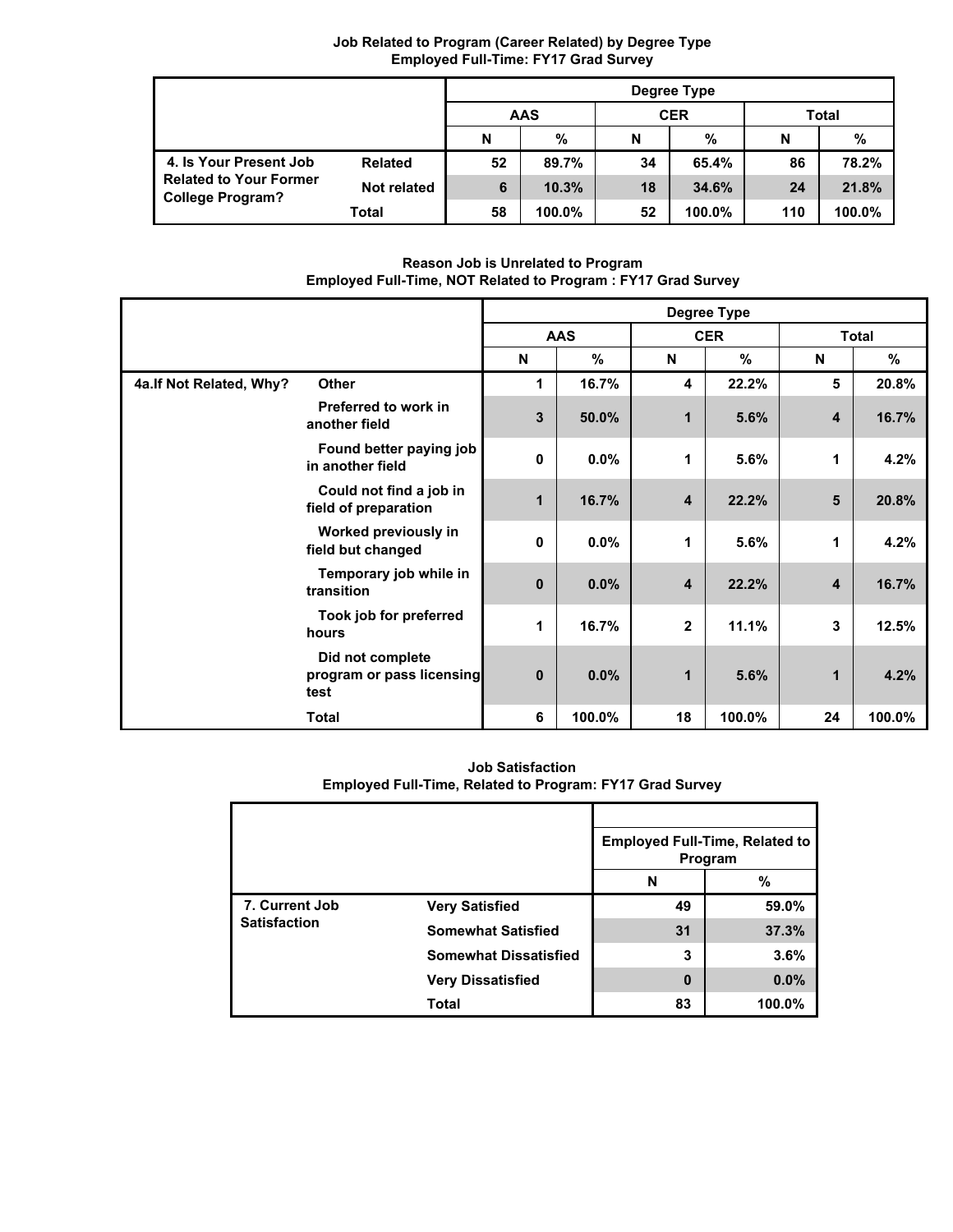# **Salary Employed Full-Time, Related to Program : FY17 Grad Survey**

|                      |    | Degree Type |         |         |         |    |        |         |         |              |    |        |         |         |         |
|----------------------|----|-------------|---------|---------|---------|----|--------|---------|---------|--------------|----|--------|---------|---------|---------|
|                      |    |             | AAS     |         |         |    | CER    |         |         | <b>Total</b> |    |        |         |         |         |
|                      |    | Min         | Max     | Mean    | Median  | N  | Min    | Max     | Mean    | Median       | N  | Min    | Max     | Mean    | Median  |
| <b>Hourly Salary</b> | 52 | \$11.10     | \$37.50 | \$20.73 | \$21.00 | 34 | \$9.90 | \$32.71 | \$15.95 | \$14.71      | 86 | \$9.90 | \$37.50 | \$18.80 | \$17.75 |

|                 |                                                                                             |                | <b>Employed Full-Time, Related to</b> |
|-----------------|---------------------------------------------------------------------------------------------|----------------|---------------------------------------|
|                 |                                                                                             |                | Program                               |
|                 |                                                                                             | N              | %                                     |
| <b>Employer</b> | Carle                                                                                       | 12             | 14.0%                                 |
|                 | <b>Unknown</b>                                                                              | 6              | 7.0%                                  |
|                 | <b>OSF</b>                                                                                  | 4              | 4.7%                                  |
|                 | <b>University of Illinois</b>                                                               | 3              | 3.5%                                  |
|                 | <b>Roesch Ford</b>                                                                          | 3              | 3.5%                                  |
|                 | <b>Heartland Dental</b>                                                                     | $\overline{2}$ | 2.3%                                  |
|                 | <b>Christie Clinic</b>                                                                      | 2              | 2.3%                                  |
|                 | <b>Volt/ Caterpillar</b>                                                                    | $\overline{1}$ | 1.2%                                  |
|                 | Van Horn                                                                                    | 1              | 1.2%                                  |
|                 | <b>US Army Corps of</b><br><b>Engineers, Engineer</b><br>Research and<br><b>Development</b> | 1              | 1.2%                                  |
|                 | <b>Urbana School District</b>                                                               | 1              | 1.2%                                  |
|                 | <b>The Libman Company</b>                                                                   | 1              | 1.2%                                  |
|                 | <b>Simplified Computers</b>                                                                 | 1              | 1.2%                                  |
|                 | <b>Select Rehabilitation</b>                                                                | 1              | 1.2%                                  |
|                 | Security door and<br>hardware                                                               | 1              | 1.2%                                  |
|                 | Sarah Bush Lincoln<br><b>Health Systems</b>                                                 | 1              | 1.2%                                  |
|                 | <b>Riverside hospital</b>                                                                   | 1              | 1.2%                                  |
|                 | <b>Renewal Rehab</b>                                                                        | 1              | 1.2%                                  |
|                 | <b>Red lobster</b>                                                                          | 1              | 1.2%                                  |
|                 | <b>Quincy Media</b>                                                                         | 1              | 1.2%                                  |
|                 | <b>Quad Graphics</b>                                                                        | 1              | 1.2%                                  |
|                 | <b>Pfister Seeds LLC</b>                                                                    | 1              | 1.2%                                  |
|                 | <b>Pavlov Media</b>                                                                         | 1              | 1.2%                                  |
|                 | <b>Parkland College Child</b><br><b>Development Center</b>                                  | 1              | 1.2%                                  |
|                 | <b>Okaw Farmer coop</b>                                                                     | 1              | 1.2%                                  |
|                 | <b>Northside Veterinary</b><br><b>Clinic</b>                                                | $\overline{1}$ | 1.2%                                  |
|                 | Nebraska Department Of<br><b>Corrections</b>                                                | 1              | 1.2%                                  |
|                 | <b>Memorial Hospital</b>                                                                    | $\overline{1}$ | 1.2%                                  |
|                 | Massage envy                                                                                | 1              | 1.2%                                  |
|                 | <b>Maple Point Supportive</b><br>Living                                                     | $\overline{1}$ | 1.2%                                  |

**Employer Employed Full-Time, Related to Program : FY17 Grad Survey**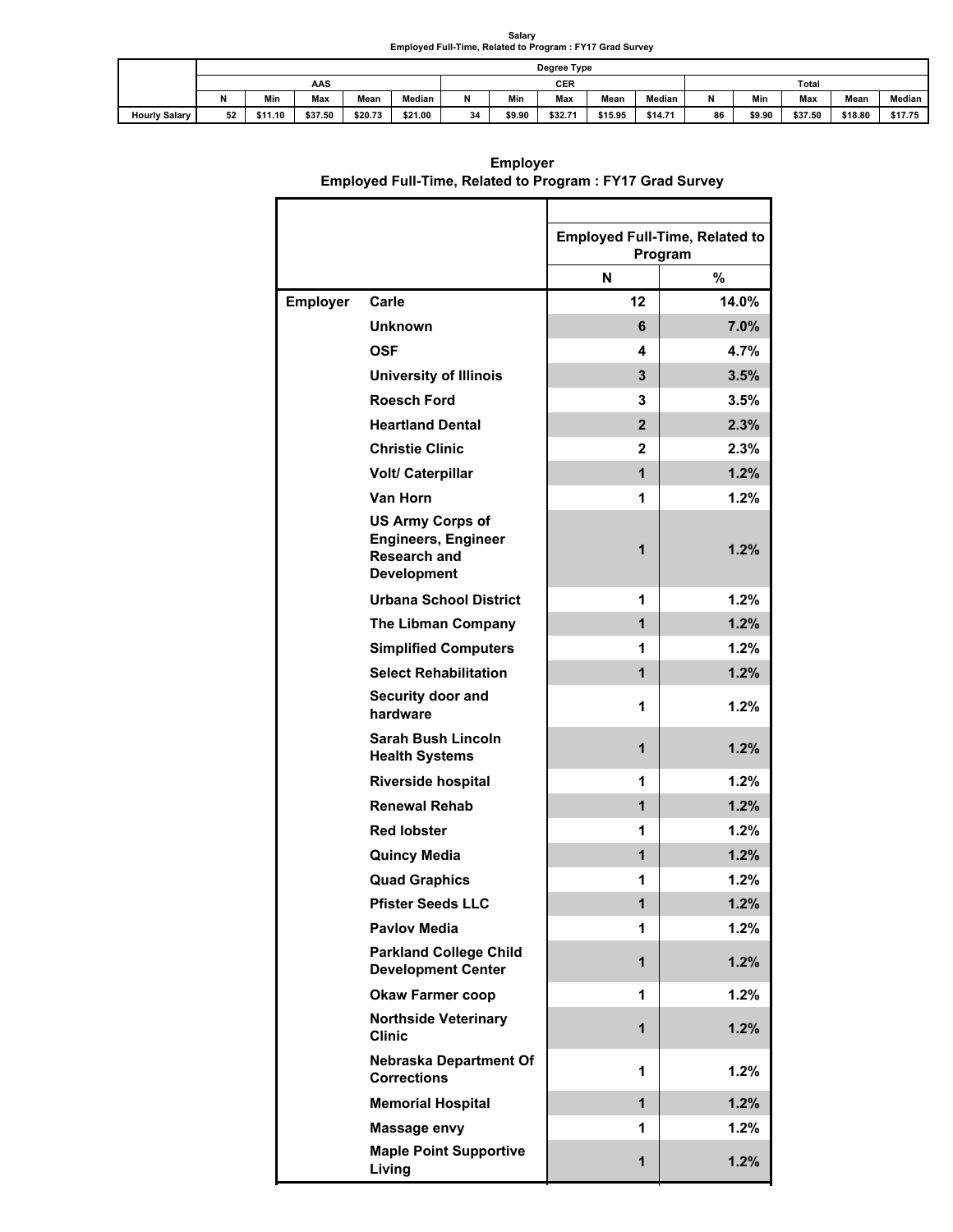**Employed Full-Time, Related to Program N % Kirby medical Center Illini nissan HSHS St Marys Hobbico Heritage Health Health Alliance Head Start Hawthorne park animal care center H& R block Guardian West Glenwood Assisted Living Gilbert transport Gibson Ambulance Fannin Regional Hospital El Rodeo's Restaurant Duke University Health Systems Danville Care Center Colmac Coil Midwest Chastain and Associates Champaign Urbana Mass Transit District CFH Central Illinois Trucks Carry Trucking Services Busey Bank Buffalo Wild Wings Brookdale Urbana BJC ASM American Society for the Prevention of Cruelty to Animals Advanced Filtration Systems Incorporated 4 Corners Insurance Agency Total 1**  $1.2\%$ **1** |  $1.2\%$ **1 1.2% 1 1.2% 1**  $1.2\%$ **1 1.2% 1**  $1.2\%$ **1** | **1.2% 1**  $1.2\%$ **1 1.2% 1 1.2% 1 1.2% 1 1.2% 1 1.2% 1 1.2% 1** | **1.2% 1**  $1.2\%$ **1 1.2% 1 1.2% 1 1.2% 1 1.2% 1 1.2% 1 1.2% 1 1.2% 1 1.2% 1 1.2% 1 1.2% 1 1.2% 1 1.2% 1** | **1.2% 1 1.2% 86 100.0%**

**Employer Employed Full-Time, Related to Program : FY17 Grad Survey**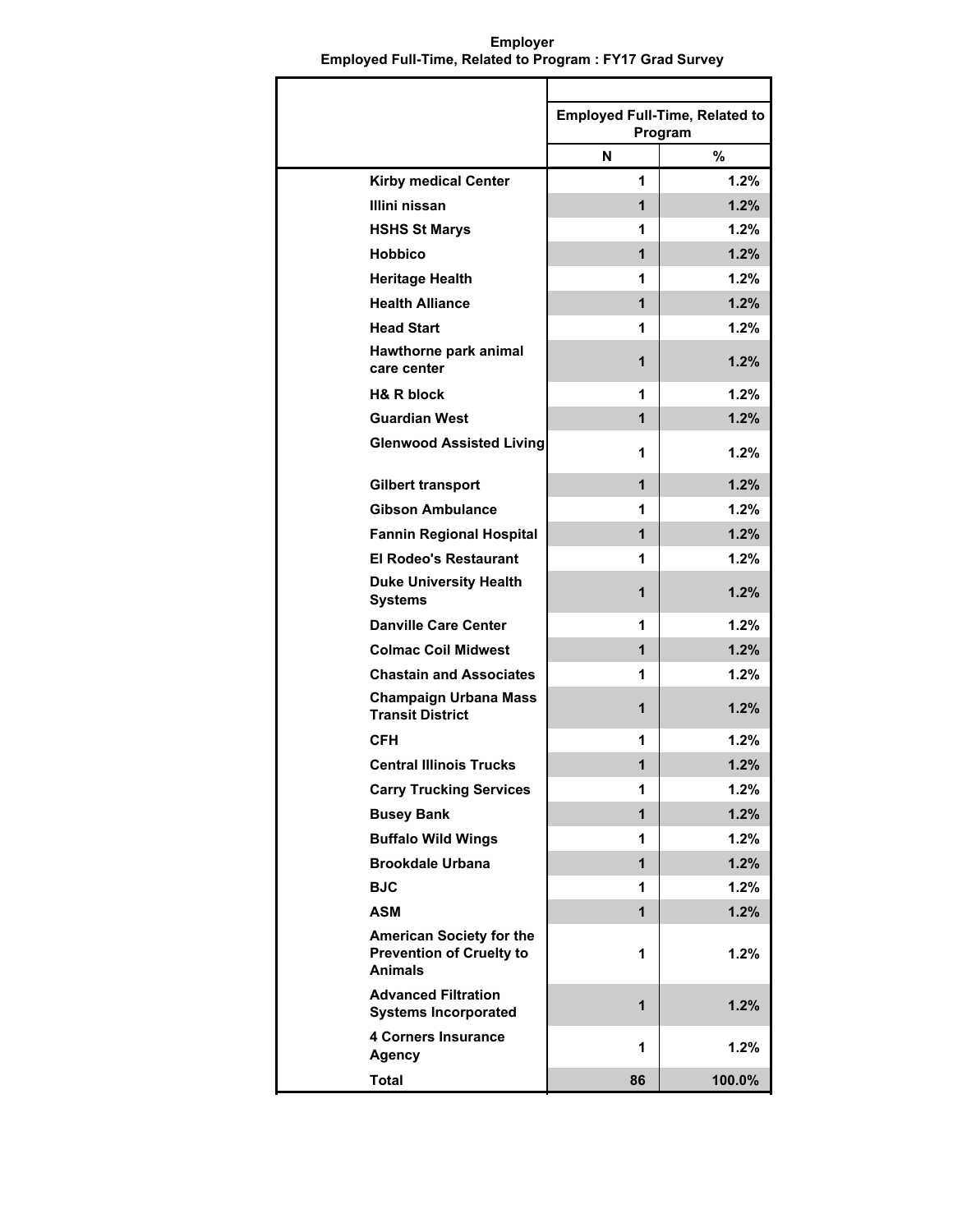### **Satisfaction within Program All Respondents: FY17 Grad Survey**

|                                                            |                             |                | <b>Respondents</b> |
|------------------------------------------------------------|-----------------------------|----------------|--------------------|
|                                                            |                             | N              | Column N %         |
| 10a.MAJOR: COURSE<br><b>CONTENT</b>                        | <b>Very Satisfied</b>       | 131            | 66.5%              |
|                                                            | <b>Somewhat Satisfied</b>   | 55             | 27.9%              |
|                                                            | <b>Somewhat Disatisfied</b> | 9              | 4.6%               |
|                                                            | <b>Very Dissatisfied</b>    | $\overline{2}$ | 1.0%               |
|                                                            | Total                       | 197            | 100.0%             |
| 10b.MAJOR:<br><b>LECT/LAB/GRP &amp; IND</b><br><b>PROJ</b> | <b>Very Satisfied</b>       | 116            | 59.8%              |
|                                                            | <b>Somewhat Satisfied</b>   | 68             | 35.1%              |
|                                                            | <b>Somewhat Disatisfied</b> | 9              | 4.6%               |
|                                                            | <b>Very Dissatisfied</b>    | 1              | 0.5%               |
|                                                            | Total                       | 194            | 100.0%             |
| 10c.MAJOR:                                                 | <b>Very Satisfied</b>       | 120            | 61.9%              |
| <b>EQUIP/FACILITIES/MATE</b><br><b>RIALS</b>               | <b>Somewhat Satisfied</b>   | 60             | 30.9%              |
|                                                            | <b>Somewhat Disatisfied</b> | 13             | 6.7%               |
|                                                            | <b>Very Dissatisfied</b>    | 1              | 0.5%               |
|                                                            | Total                       | 194            | 100.0%             |
| 10d.MAJOR: JOB                                             | <b>Very Satisfied</b>       | 109            | 55.9%              |
| <b>PREPARATION</b>                                         | <b>Somewhat Satisfied</b>   | 67             | 34.4%              |
|                                                            | <b>Somewhat Disatisfied</b> | 13             | 6.7%               |
|                                                            | <b>Very Dissatisfied</b>    | 6              | 3.1%               |
|                                                            | <b>Total</b>                | 195            | 100.0%             |
| 10e.MAJOR:                                                 | <b>Very Satisfied</b>       | 109            | 57.4%              |
| <b>PREPARATION FOR</b><br><b>FURTHER ED</b>                | <b>Somewhat Satisfied</b>   | 68             | 35.8%              |
|                                                            | <b>Somewhat Disatisfied</b> | 9              | 4.7%               |
|                                                            | <b>Very Dissatisfied</b>    | 4              | 2.1%               |
|                                                            | <b>Total</b>                | 190            | 100.0%             |
| 10f.MAJOR:INFO ON<br><b>CURRENT EMPLOYMENT</b>             | <b>Very Satisfied</b>       | 89             |                    |
|                                                            | <b>Somewhat Satisfied</b>   | 61             |                    |
|                                                            | <b>Somewhat Disatisfied</b> | 28             |                    |
|                                                            | <b>Very Dissatisfied</b>    | 8              |                    |
|                                                            | <b>Total</b>                | 186            |                    |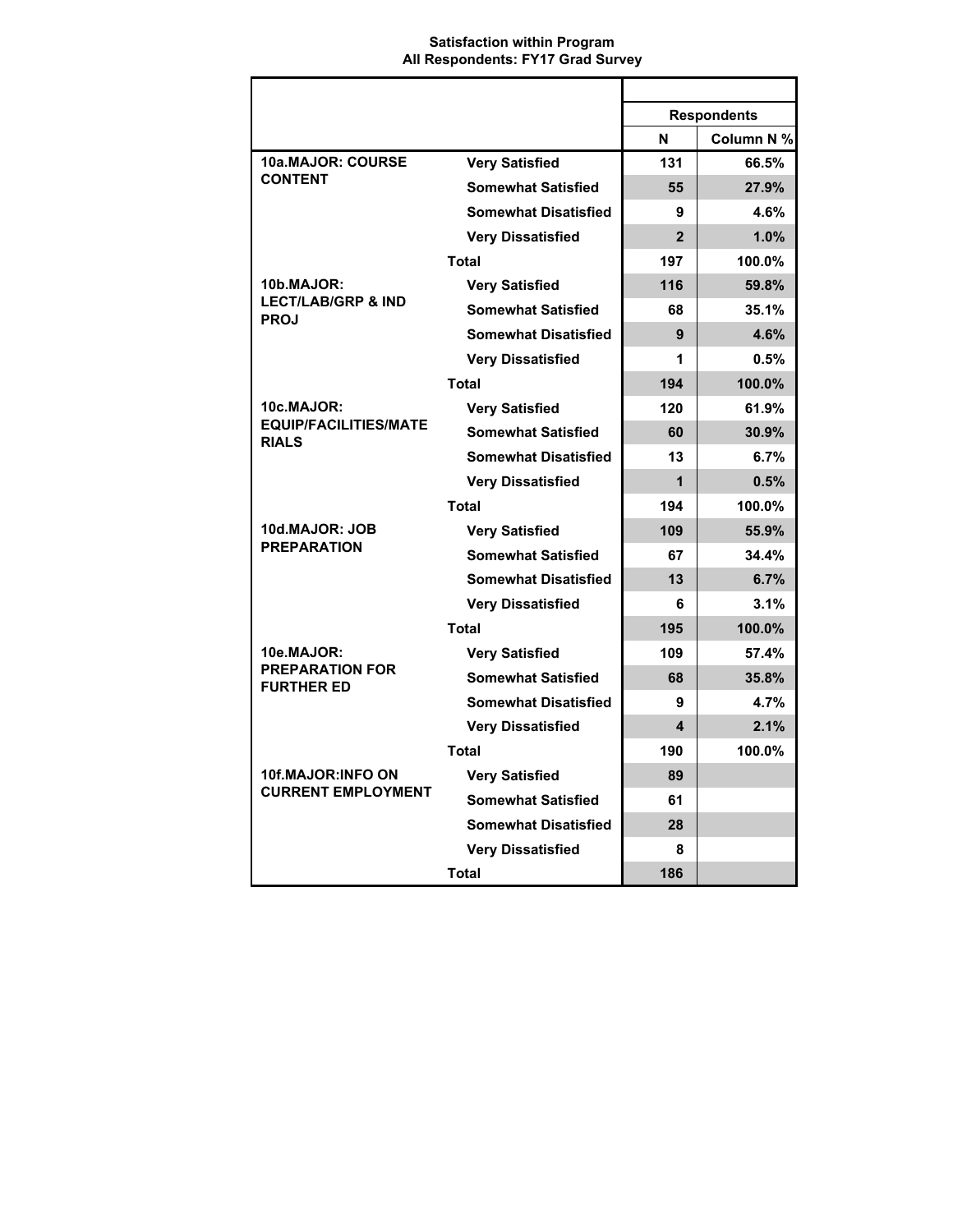### **Satisfaction Outside of Program All Respondents: FY17 Grad Survey**

|                                                                       |                             | <b>Respondents</b> |            |
|-----------------------------------------------------------------------|-----------------------------|--------------------|------------|
|                                                                       |                             | N                  | Column N % |
| <b>11a.OUTSIDE MAJOR:</b><br><b>COURSE CONTENT</b>                    | <b>Very Satisfied</b>       | 75                 | 43.9%      |
|                                                                       | <b>Somewhat Satisfied</b>   | 80                 | 46.8%      |
|                                                                       | <b>Somewhat Disatisfied</b> | 12                 | 7.0%       |
|                                                                       | <b>Very Dissatisfied</b>    | 4                  | 2.3%       |
|                                                                       | <b>Total</b>                | 171                | 100.0%     |
| <b>11b.OUTSIDE MAJOR:</b><br><b>LECT/LAB/GRP/IND</b><br><b>PROJTS</b> | <b>Very Satisfied</b>       | 79                 | 45.7%      |
|                                                                       | <b>Somewhat Satisfied</b>   | 80                 | 46.2%      |
|                                                                       | <b>Somewhat Disatisfied</b> | 11                 | 6.4%       |
|                                                                       | <b>Very Dissatisfied</b>    | 3                  | 1.7%       |
|                                                                       | <b>Total</b>                | 173                | 100.0%     |
| <b>11c.OUTSIDE MAJOR:</b>                                             | <b>Very Satisfied</b>       | 92                 | 53.5%      |
| <b>EQUIP/FAC/MATERIALS</b>                                            | <b>Somewhat Satisfied</b>   | 68                 | 39.5%      |
|                                                                       | <b>Somewhat Disatisfied</b> | 10                 | 5.8%       |
|                                                                       | <b>Very Dissatisfied</b>    | $\overline{2}$     | 1.2%       |
|                                                                       | <b>Total</b>                | 172                | 100.0%     |
| <b>11d.OUTSIDE MAJOR:</b><br><b>JOB PREPARATION</b>                   | <b>Very Satisfied</b>       | 59                 | 36.4%      |
|                                                                       | <b>Somewhat Satisfied</b>   | 75                 | 46.3%      |
|                                                                       | <b>Somewhat Disatisfied</b> | 20                 | 12.3%      |
|                                                                       | <b>Very Dissatisfied</b>    | 8                  | 4.9%       |
|                                                                       | <b>Total</b>                | 162                | 100.0%     |
| <b>11e.OUTSIDE MAJOR:</b>                                             | <b>Very Satisfied</b>       | 70                 | 42.2%      |
| <b>PREP FOR FURTHER</b><br><b>EDUC</b>                                | <b>Somewhat Satisfied</b>   | 75                 | 45.2%      |
|                                                                       | <b>Somewhat Disatisfied</b> | 16                 | 9.6%       |
|                                                                       | <b>Very Dissatisfied</b>    | 5                  | 3.0%       |
|                                                                       | <b>Total</b>                | 166                | 100.0%     |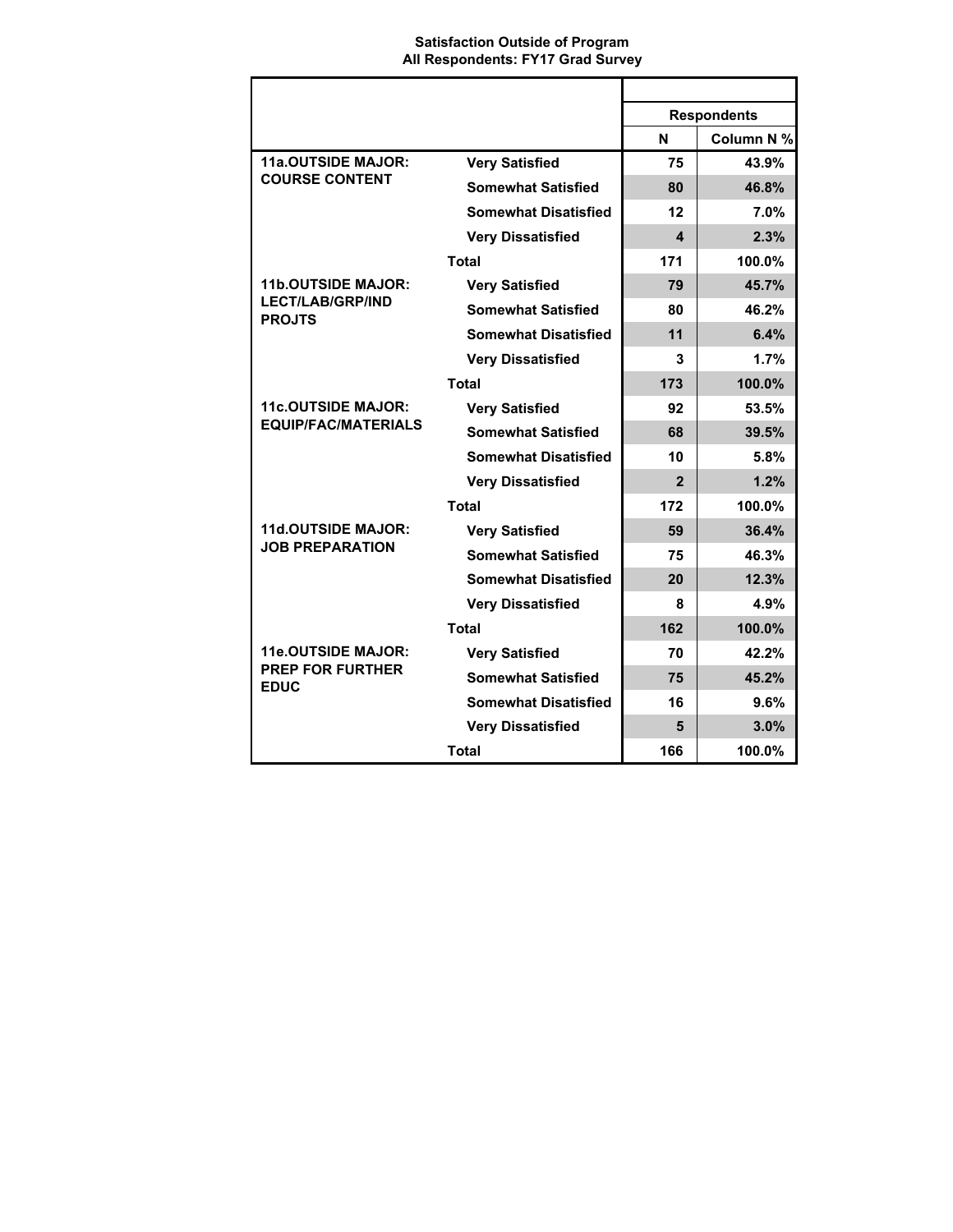### **Satisfaction Student Services All Respondents: FY17 Grad Survey**

|                               |                             | <b>Respondents</b> |            |
|-------------------------------|-----------------------------|--------------------|------------|
|                               |                             | N                  | Column N % |
| 12a.FINANCE                   | <b>Very Satisfied</b>       | 74                 | 52.1%      |
|                               | <b>Somewhat Satisfied</b>   | 50                 | 35.2%      |
|                               | <b>Somewhat Disatisfied</b> | 13                 | $9.2\%$    |
|                               | <b>Very Dissatisfied</b>    | 5                  | 3.5%       |
|                               | <b>Total</b>                | 142                | 100.0%     |
| 12b.ASSESSMENT                | <b>Very Satisfied</b>       | 81                 | 46.6%      |
|                               | <b>Somewhat Satisfied</b>   | 80                 | 46.0%      |
|                               | <b>Somewhat Disatisfied</b> | 9                  | 5.2%       |
|                               | <b>Very Dissatisfied</b>    | 4                  | 2.3%       |
|                               | <b>Total</b>                | 174                | 100.0%     |
| <b>12c.CAREER PLANNING</b>    | <b>Very Satisfied</b>       | 64                 | 41.3%      |
|                               | <b>Somewhat Satisfied</b>   | 64                 | 41.3%      |
|                               | <b>Somewhat Disatisfied</b> | 23                 | 14.8%      |
|                               | <b>Very Dissatisfied</b>    | 4                  | 2.6%       |
|                               | <b>Total</b>                | 155                | 100.0%     |
| 12d.COLLEGE                   | <b>Very Satisfied</b>       | 46                 | 41.8%      |
| <b>TRANSFER PLANNING</b>      | <b>Somewhat Satisfied</b>   | 39                 | 35.5%      |
|                               | <b>Somewhat Disatisfied</b> | 18                 | 16.4%      |
|                               | <b>Very Dissatisfied</b>    | 7                  | 6.4%       |
|                               | <b>Total</b>                | 110                | 100.0%     |
| 12e.COUNSELING                | <b>Very Satisfied</b>       | 65                 | 43.3%      |
|                               | <b>Somewhat Satisfied</b>   | 52                 | 34.7%      |
|                               | <b>Somewhat Disatisfied</b> | 20                 | 13.3%      |
|                               | <b>Very Dissatisfied</b>    | 13                 | 8.7%       |
|                               | <b>Total</b>                | 150                | 100.0%     |
| <b>12f.STUDENT ACTIVITIES</b> | Verv Satisfied              | 53                 | 46.1%      |
|                               | <b>Somewhat Satisfied</b>   | 49                 | 42.6%      |
|                               | <b>Somewhat Disatisfied</b> | 10                 | 8.7%       |
|                               | <b>Very Dissatisfied</b>    | 3                  | 2.6%       |
|                               | <b>Total</b>                | 115                | 100.0%     |
| 12g.ADMISSIONS                | <b>Very Satisfied</b>       | 103                | 56.3%      |
|                               | <b>Somewhat Satisfied</b>   | 68                 | 37.2%      |
|                               | <b>Somewhat Disatisfied</b> | 10                 | 5.5%       |
|                               | <b>Very Dissatisfied</b>    | $\mathbf{2}$       | 1.1%       |
|                               | <b>Total</b>                | 183                | 100.0%     |
| <b>12h.JOB PLACEMENT</b>      | <b>Very Satisfied</b>       | 51                 | 44.0%      |
|                               | <b>Somewhat Satisfied</b>   | 44                 | 37.9%      |
|                               | <b>Somewhat Disatisfied</b> | 16                 | 13.8%      |
|                               | <b>Very Dissatisfied</b>    | 5                  | 4.3%       |
|                               | <b>Total</b>                | 116                | 100.0%     |
| <b>12i.COLLEGE TUTORING</b>   | <b>Very Satisfied</b>       | 34                 | 38.6%      |
|                               | <b>Somewhat Satisfied</b>   | 37                 | 42.0%      |
|                               |                             |                    |            |